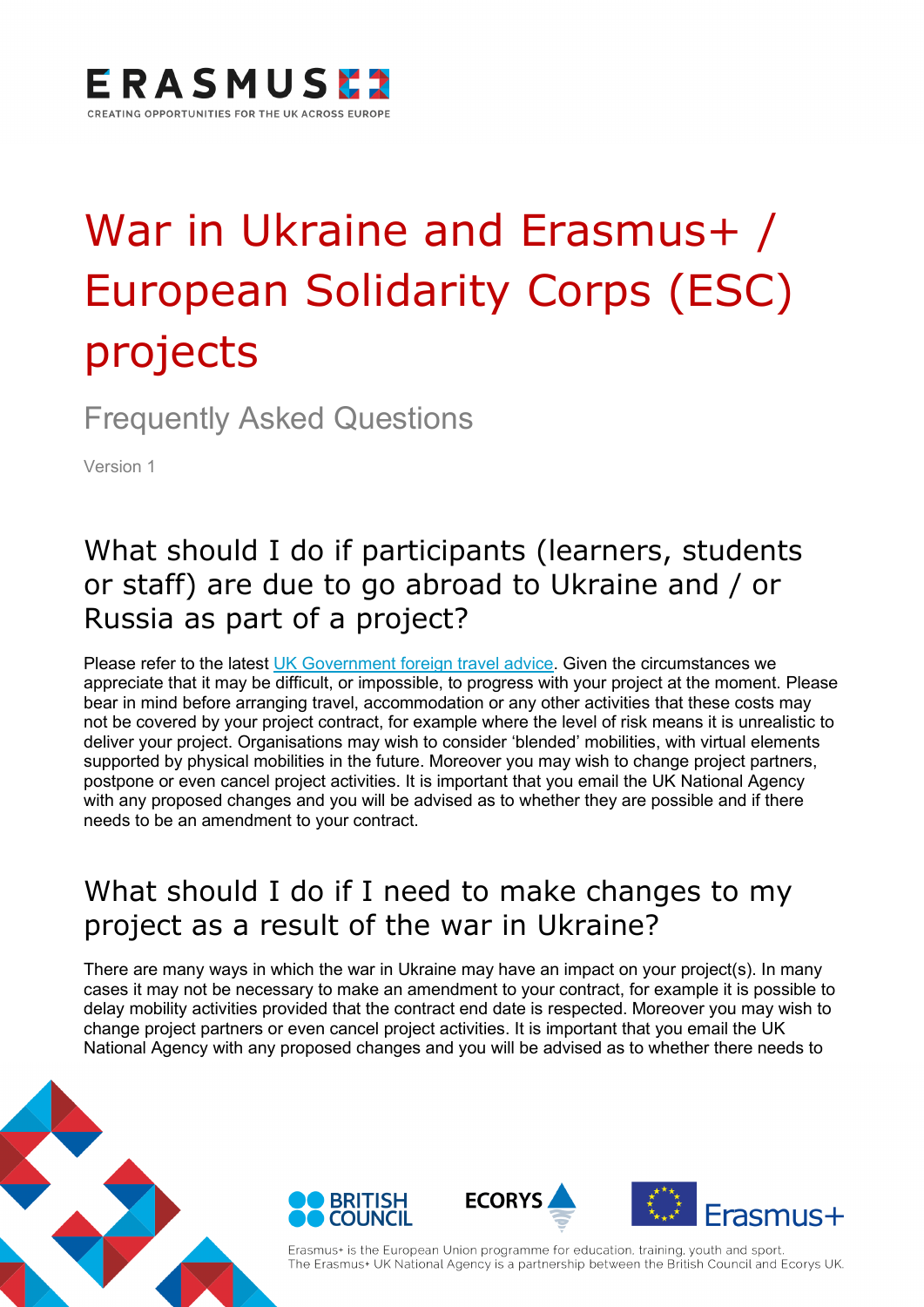

be an amendment to your contract.

## What should I do if I need to make changes to my contract as a result of the war in Ukraine?

If the changes you wish to make to your project fall outside of the terms of your contract, or the UK National Agency deems that these changes require a contract amendment, please email the UK National Agency outlining the proposed changes, and you will be advised of the next steps.

## In respect of my Erasmus+ or European Solidarity Corps contract, what is force majeure and how does it apply in the case of the war in Ukraine?

If an organisation is unable to fulfil the terms of their contract or would like to make changes to their contract this is sometimes because of a situation beyond their control – force majeure. The war in Ukraine is deemed to be a force majeure, however any changes to an Erasmus+ or European Solidarity Corps contract will need to be approved by the UK National Agency. As stated above please email the UK National Agency outlining the proposed changes, and you will be advised of the next steps.

### What if I have incurred additional costs as a result of the war in Ukraine, for example if additional or more costly flights have been purchased?

If you have incurred additional costs as a result of the war in Ukraine you must consult with your insurance provider in the first instance, to ascertain if it's possible to reclaim these costs through an existing policy. If you are unable to claim against your insurance, you may be able to claim the costs as part of your Erasmus+ or European Solidarity Corps grant. Please note that it is not possible to exceed the total amount of funding you have been awarded in accordance with your contract, but it is possible to make other changes to your project. Please email the UK National Agency outlining the proposed changes, and you will be advised of the next steps.